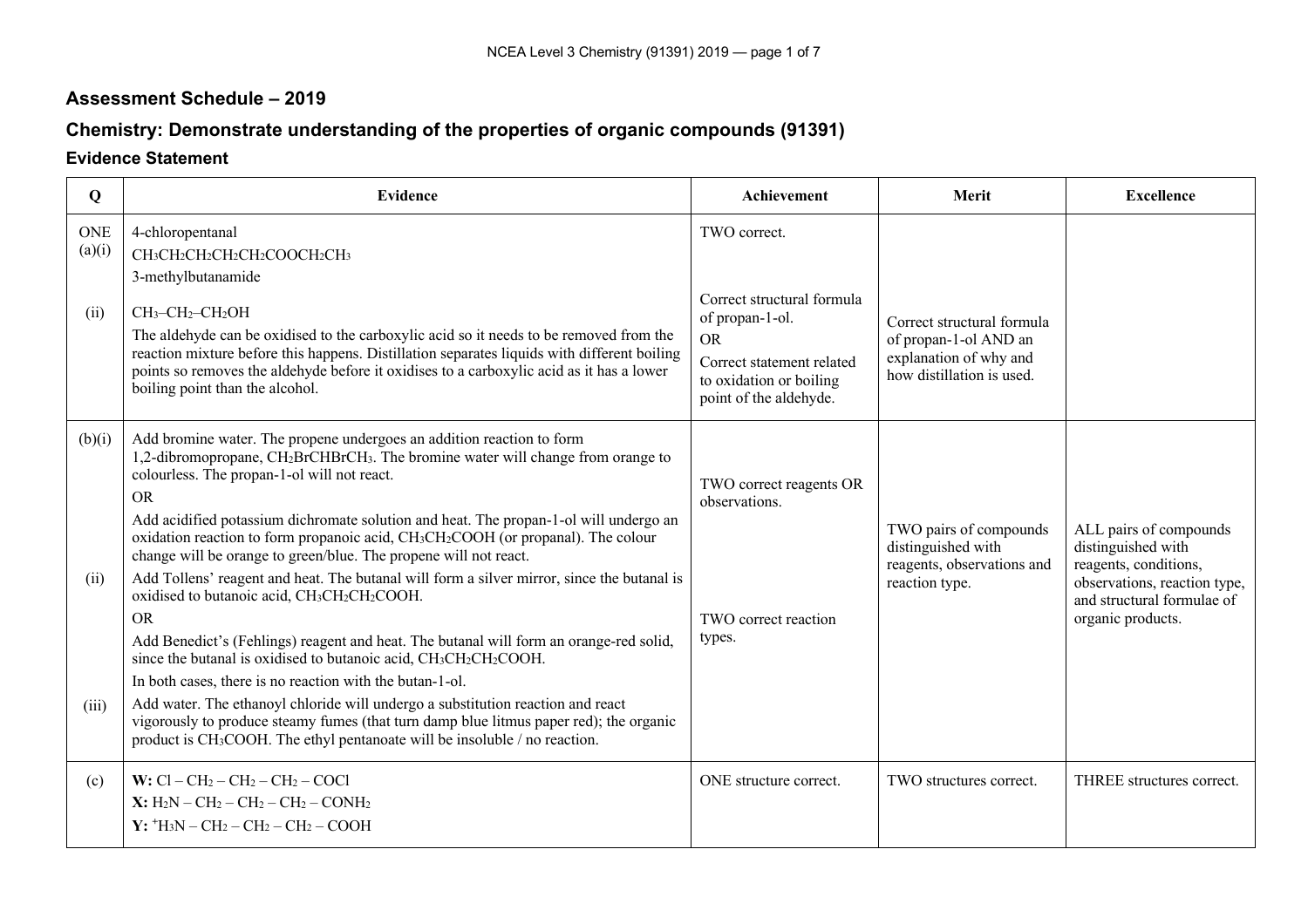| NØ                                    | N1 | <b>BIA</b><br>174 | ЖJ | A4 | M <sub>5</sub> | M6 | E7 | E8                                                      |
|---------------------------------------|----|-------------------|----|----|----------------|----|----|---------------------------------------------------------|
| No response;<br>no relevant evidence. | 1a | ۷a                | Ja | 4a | 2m             | 3m | 1e | 2e, but allow minor<br>error / omission in one<br>part. |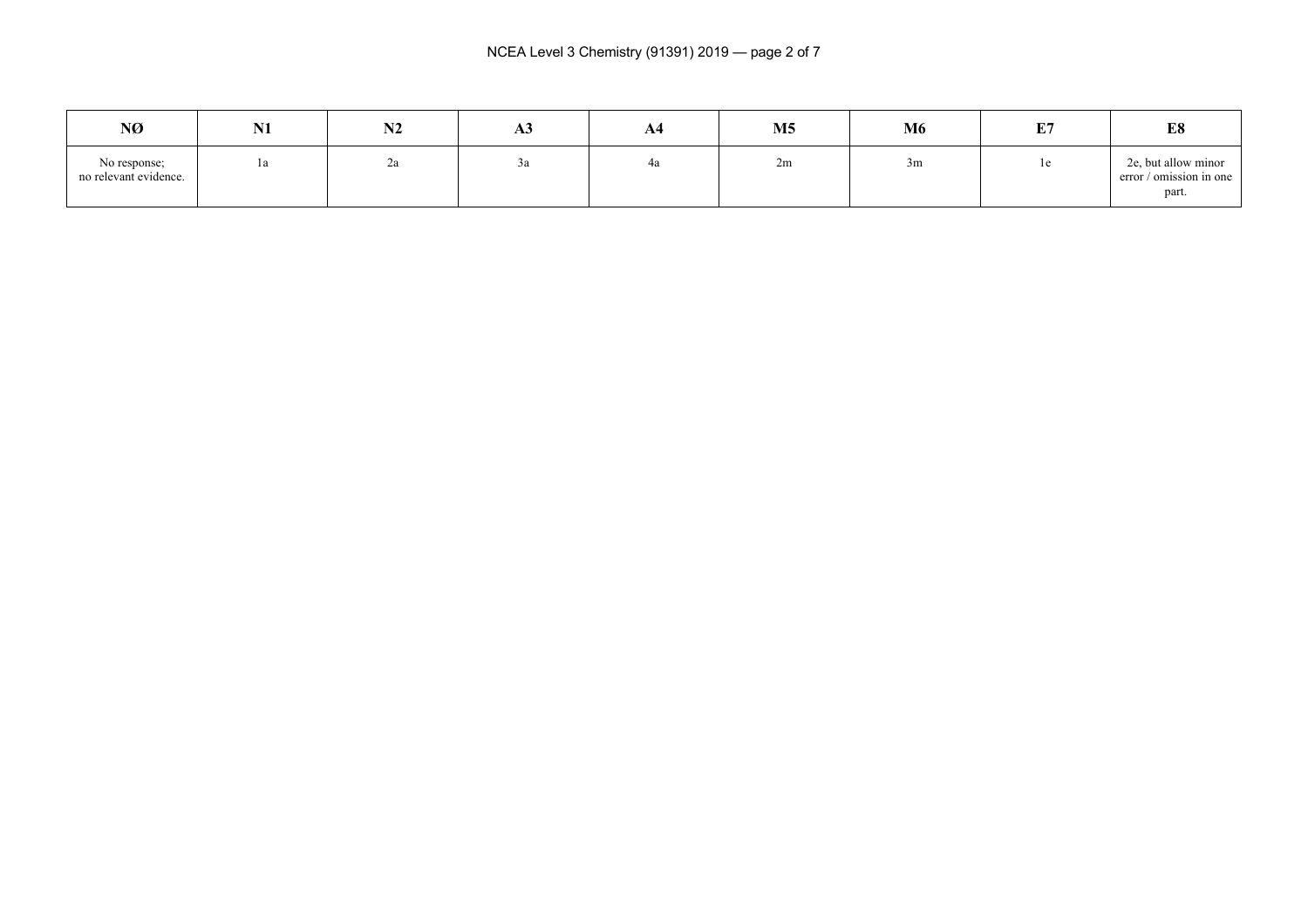| Q                               | <b>Evidence</b>                                                                                                                                                                                                                                                                                                                                                                                                                                                                      | Achievement                                                                                                                                              | Merit                                                                                                                                                | <b>Excellence</b>       |
|---------------------------------|--------------------------------------------------------------------------------------------------------------------------------------------------------------------------------------------------------------------------------------------------------------------------------------------------------------------------------------------------------------------------------------------------------------------------------------------------------------------------------------|----------------------------------------------------------------------------------------------------------------------------------------------------------|------------------------------------------------------------------------------------------------------------------------------------------------------|-------------------------|
| TWO<br>(a)(i)<br>(ii)           | CI<br>C <sub>1</sub><br>$H_3C \leftarrow \frac{1}{2} H$<br>CH <sub>2</sub> CH <sub>3</sub><br>CH <sub>2</sub> CH <sub>2</sub><br>The enantiomers can be distinguished based upon their ability to<br>rotate plane-polarised light. One enantiomer will rotate the plane-<br>polarised light to the left while the other enantiomer will rotate the<br>plane-polarised light to the right.                                                                                            | Recognises tetrahedral<br>arrangement of correct atoms /<br>groups about asymmetric C atom.<br>Identifies enantiomers rotate<br>(plane) polarised light. | Two correct structures of 2-<br>chlorobutane.<br><b>AND</b><br>Explains enantiomers can<br>rotate (plane) polarised light<br>in opposite directions. |                         |
| (b)                             | Product A: CH <sub>3</sub> CH <sub>2</sub> CH=CH <sub>2</sub> (but-1-ene)<br>Product B: CH <sub>3</sub> CH <sub>2</sub> CH <sub>2</sub> CH <sub>2</sub> Cl (1-chlorobutane)<br>Product C: CH <sub>3</sub> CH <sub>2</sub> CH <sub>2</sub> CH <sub>2</sub> OH (butan-1-ol)<br>Product D: CH <sub>3</sub> CH <sub>2</sub> CH <sub>2</sub> COCl (butanoyl chloride)<br>Reagent 1: NH <sub>3</sub> alc/conc<br><b>Reagent 2:</b> $Cr_2O_7^{2-}/H^+$ or $MnO_4^-/H^+$<br>Reagent 3: SOCl2 | THREE correct.                                                                                                                                           | FIVE correct.                                                                                                                                        | ALL correct.            |
| (c)(i)<br>(ii)<br>(iii)<br>(iv) | $CH3$ – CH <sub>2</sub> – CH <sub>2</sub> – CH <sub>2</sub> – CHO<br>$\mathsf{CH}_{_3}{\mathsf{-}\operatorname{CH}(\operatorname{CH}_{_3}{\mathsf{-}\operatorname{C}}{\mathsf{-}\operatorname{CH}_{_3}}$<br>$\mathsf{CH}_{_3}{\mathsf{-}\operatorname{CH}(\operatorname{CH}_{_3}{\mathsf{-}\operatorname{C}}{\mathsf{-}\operatorname{CH}_{_3}}$<br>OR Branched alkene with<br>alcohol functional group (see<br>appendix)<br>OH<br>$CH_3$ - CH = CH - CH - CH <sub>3</sub><br>OH      | ONE structure correct.                                                                                                                                   | THREE structures correct.                                                                                                                            | ALL structures correct. |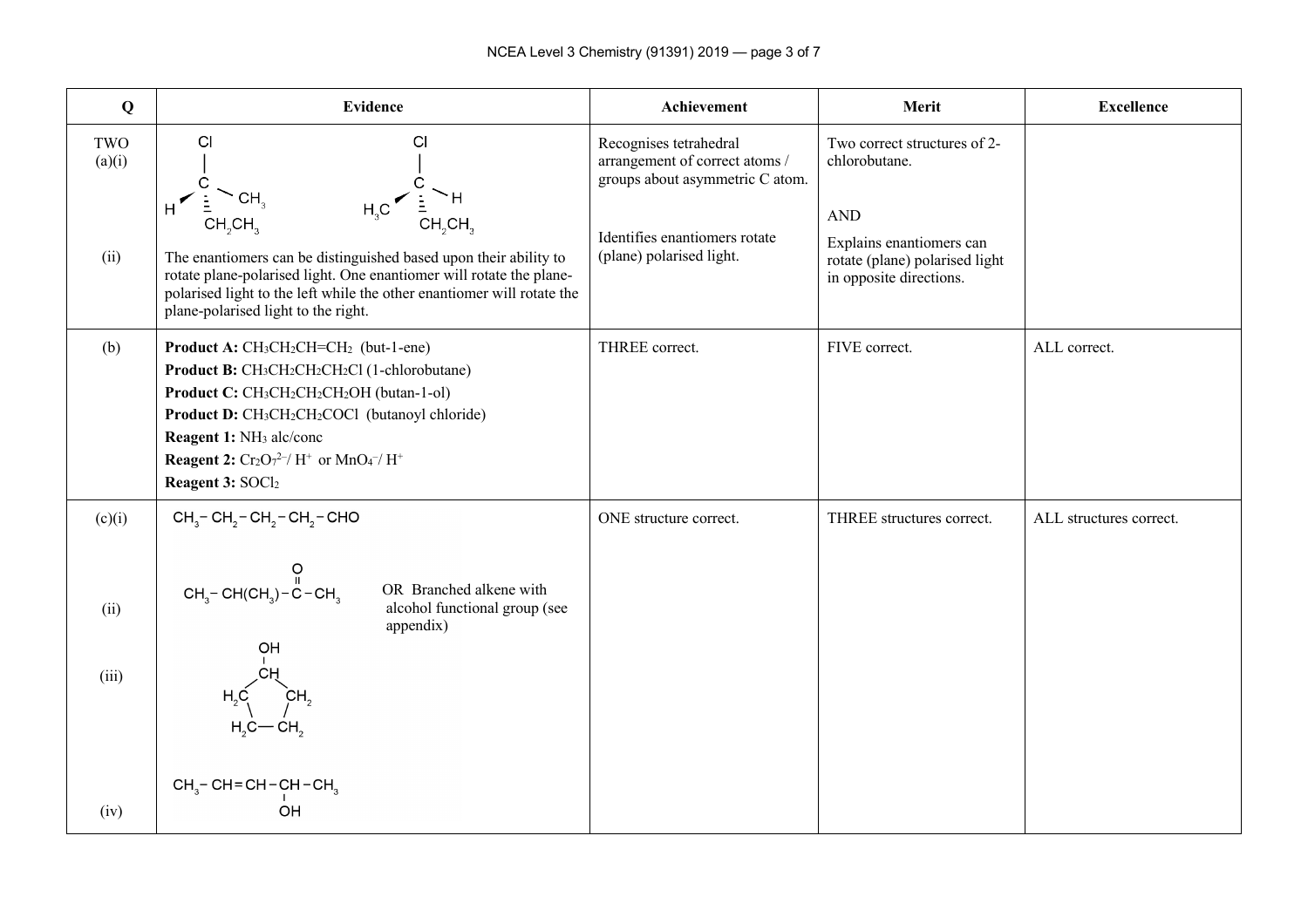NCEA Level 3 Chemistry (91391) 2019 — page 4 of 7

| NØ                                    | <b>BT4</b><br>NI | . | ЛJ | A4                       | M <sub>5</sub> | <b>M6</b> | 亚克                                                                                          | <b>L</b> O<br>LO |
|---------------------------------------|------------------|---|----|--------------------------|----------------|-----------|---------------------------------------------------------------------------------------------|------------------|
| No response;<br>no relevant evidence. | $\mathbf{u}$     | ∸ |    | $\overline{\phantom{a}}$ | 2m             | 3m        | 2e but allow minor<br>the contract of the contract of the<br>error/omission in one<br>part. | ້                |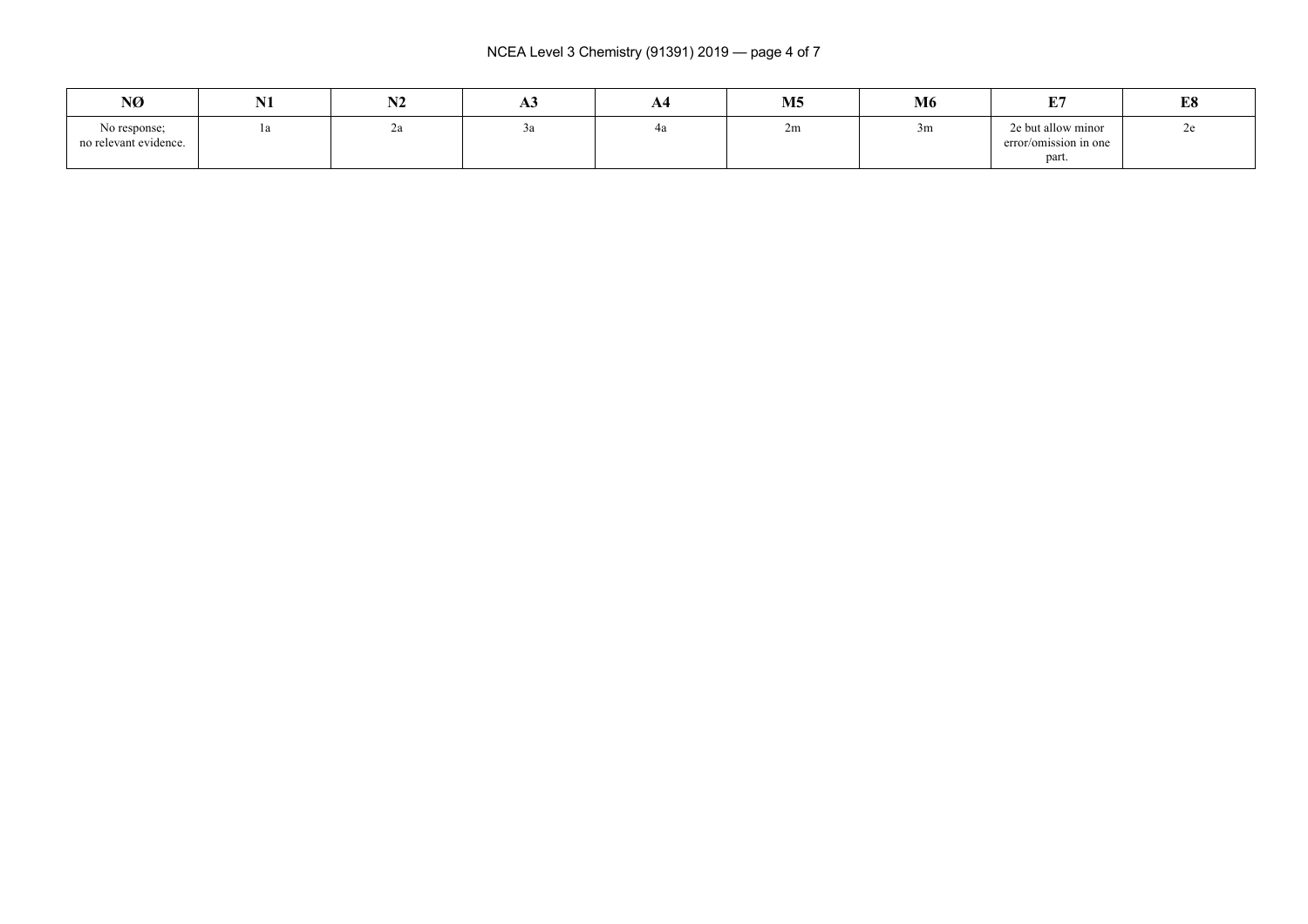| Q                              | <b>Evidence</b>                                                                                                                                                                                                                                                                                                                                                                                                                                                                                                                                                                                                                                                                                       | <b>Achievement</b>                                                                                      | Merit                                                                                         | <b>Excellence</b>                                                                                                   |
|--------------------------------|-------------------------------------------------------------------------------------------------------------------------------------------------------------------------------------------------------------------------------------------------------------------------------------------------------------------------------------------------------------------------------------------------------------------------------------------------------------------------------------------------------------------------------------------------------------------------------------------------------------------------------------------------------------------------------------------------------|---------------------------------------------------------------------------------------------------------|-----------------------------------------------------------------------------------------------|---------------------------------------------------------------------------------------------------------------------|
| <b>THREE</b><br>(a)(i)<br>(ii) | $\left[\begin{array}{cccc} H & H & O & O & H & H & O & O \\ \cdot & \cdot & \cdot & \cdot & \cdot & \cdot & \cdot & \cdot & \cdot \\ +N-(CH_{2})_{6} - N-C-(CH_{2})_{4} - C-N-(CH_{2})_{6} - N-C-(CH_{2})_{4} - C & - \cdot & \cdot & \cdot & \cdot \\ \end{array}\right]$<br>Nylon 6,6 is referred to as a condensation polymer because small<br>organic molecules/ monomers join together to make a larger<br>organic molecule / polymer, with the release of a small molecule,<br>$H2O$ (for each amide link formed).                                                                                                                                                                              | Shows amide linkage in<br>polymer chain.<br>One correct statement about<br>condensation polymerisation. | Correctly draws TWO repeating<br>units, AND explains how a<br>condensation polymer forms.     |                                                                                                                     |
| (b)(i)<br>(ii)                 | Circle around $-$ COO $-$<br>A hydrolysis reaction uses water to split a large organic molecule<br>into smaller organic molecules. Hydrolysis occurs in both acidic<br>and basic conditions (using dilute acid or base). Both acidic and<br>basic hydrolysis require heat under reflux. Both hydrolysis<br>reactions produce the alcohol, glycerol. However, basic hydrolysis<br>will produce the salt of the carboxylic acid, whereas acidic<br>hydrolysis will produce the carboxylic acid.<br>Products from acidic hydrolysis:<br>$CH2(OH) – CH(OH) – CH2(OH)$<br>$3CH_3 - (CH_2)_{14} - COOH$<br>Products from basic hydrolysis:<br>$CH2(OH) – CH(OH) – CH2(OH)$<br>$3CH_3 - (CH_2)_{14} - COO^-$ | Correctly circles ester group.<br>Describes the hydrolysis<br>reaction.<br>One correct product.         | Links acidic OR basic hydrolysis<br>reaction to correct products with<br>structural formulae. | Compares and contrasts acidic and<br>basic hydrolysis, including ALL<br>correct structural formulae of<br>products. |
| (c)                            | Step 1: butanone to butan-2-ol using NaBH <sub>4</sub> .<br>$CH3 - CH2 - CH(OH) - CH3$<br>Step 2: butan-2-ol to but-2-ene using conc. $H_2SO_4$ and heat.<br>$CH3 - CH = CH - CH3$<br>Step 3: but-2-ene to butan-2,3-diol using KMnO <sub>4</sub> (neutral<br>conditions).<br>$CH3 - CH(OH) - CH(OH) - CH3$<br>Step 4: butan-2,3-diol to butan-2,3-dione using acidified<br>potassium dichromate and heat.<br>OR see appendix                                                                                                                                                                                                                                                                         | Recognises TWO appropriate<br>reagents.                                                                 | TWO steps correct, including<br>structural formulae and reagents.                             | A procedure to convert butanone<br>into butan-2,3-dione, including all<br>structural formulae.                      |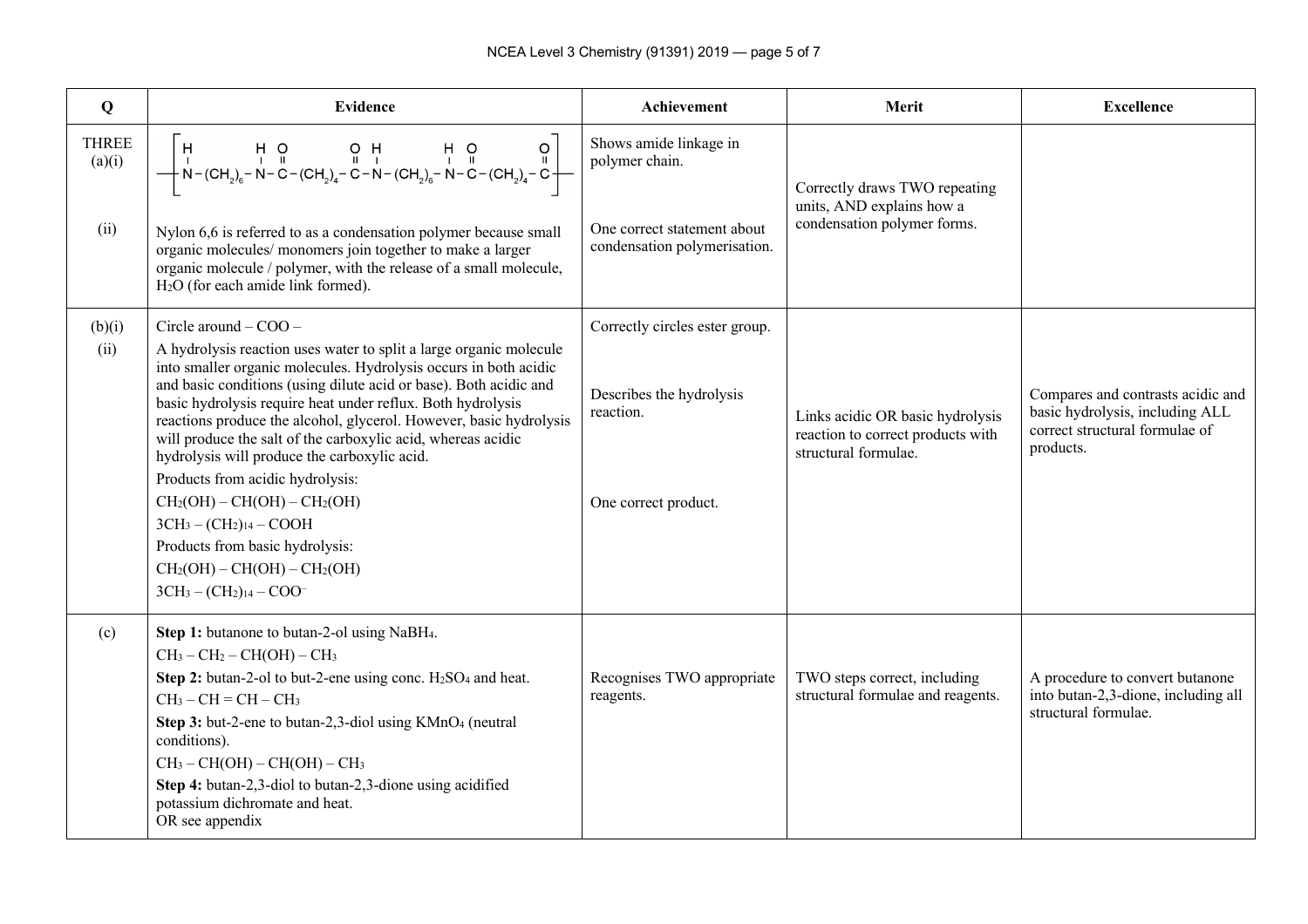| NØ                                    | <b>NT4</b><br>141 | <b>BIA</b><br>NZ | ДJ | A4 | M <sub>5</sub> | M6 | <b>THE</b><br><u>ы</u> | E8                                                      |
|---------------------------------------|-------------------|------------------|----|----|----------------|----|------------------------|---------------------------------------------------------|
| No response;<br>no relevant evidence. | la                | ∠a               |    | 4a | 2m             | 3m | $_{1e}$                | 2e, but allow minor<br>error / omission in one<br>part. |

### **Cut Scores**

| <b>Achieved</b><br><b>Not</b>   | <b>.chievement</b> | hievement with Merit:  | ا Excellence<br><b>Achievement with</b> |
|---------------------------------|--------------------|------------------------|-----------------------------------------|
| $\overline{\phantom{a}}$<br>. . | ՝                  | -10<br>$\sqrt{1}$<br>. | nn<br>- ت<br><b>1</b>                   |